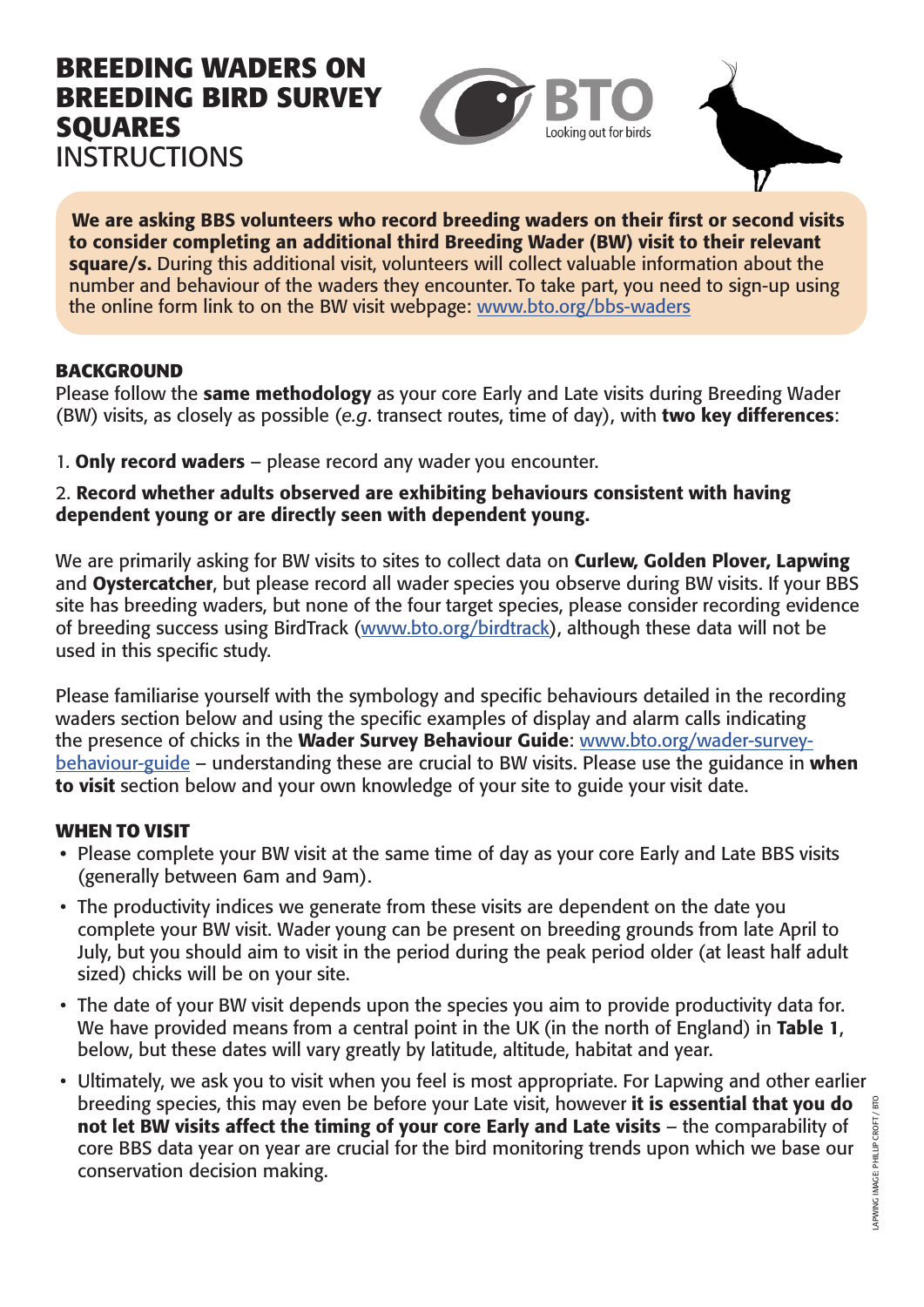Estimates of mean nest start, nest hatch and brood fledge dates. These were derived using ringing and Nest Record Scheme data from upland sites in the north of England, but will vary a lot by habitat, altitude, region and year.

| <b>Species</b>                                                                                                    | Est. mean nest start   Est. mean hatch |         | Est. mean fledge | <b>Mean suggested</b><br>visit period* |  |
|-------------------------------------------------------------------------------------------------------------------|----------------------------------------|---------|------------------|----------------------------------------|--|
| Oystercatcher                                                                                                     | 16 April                               | 12 May  | 16 June          | Early June                             |  |
| Lapwing                                                                                                           | 21 April                               | 18 May  | 16 June          | Early June                             |  |
| <b>Golden Plover</b>                                                                                              | 01 May                                 | 01 June | 06 July          | Late June                              |  |
| Curlew                                                                                                            | 14 May                                 | 04 June | 01 July          | Late June                              |  |
| *Please use these suggested dates with caution, they are extremely variable by year, latitude, altitude, habitat. |                                        |         |                  |                                        |  |

**Table 1:** Mean visit dates for collecting wader productivity data.

A webpage has been developed by David Jarrett to help advise when productivity visits are best undertaken: https://wadersim.shinyapps.io/WaderSim/. If you know certain parameters about your site, it can generate estimates of best timing of survey visits, although is not essential in order to take part in BW visits on BBS squares.

## **Box 1: Further additional visits**

The core ask of participants in this survey is for a third visit to BBS squares where waders were found in earlier visits. However, if you are willing and able to commit more time, information from additional BW visits (fourth, fifth *etc.*) would be very useful and will be gratefully received, especially for sites where both Curlew and Lapwing are present, two different visits at different periods of peak chick-rearing will be extremely useful. If you carry out more than one extra visit, please try to leave a week or more between these.

#### **WEATHER**

Please do not survey in heavy rain, very poor visibility or strong wind. Please record weather using the codes shown below. If the conditions change during your visit select the single category that best represents the overall conditions. These data will be entered into the Time & Wind tab of the BW Data Spreadsheet.

| <b>Cloud cover</b> |      | Rain           |     | Wind          |        | <b>Visibility</b> |     |
|--------------------|------|----------------|-----|---------------|--------|-------------------|-----|
| $0 - 33\%$         | - 1  | None           | - 1 | Calm          | $\sim$ | Good              | $-$ |
| $33 - 66\%$        | $-2$ | <b>Drizzle</b> | - 2 | Light         | $-2$   | Moderate          | - 2 |
| 66 – 100%          | $-3$ | <b>Showers</b> | - 3 | <b>Breezy</b> | - 3    | Poor              | - 3 |

#### **DISTANCE BANDS**

Please record waders in one of the following distance bands, according to where they are first noted. For waders in display flight, record in the relevant distance band, *i.e.* the mid-point of their display. Unless they are seen to land (or are displaying), waders flying through a square should be recording as F: flying.

|    | Within 25 metres either side of the transect line.                                                           |
|----|--------------------------------------------------------------------------------------------------------------|
|    | Between 25 and 100 metres either side of the line.                                                           |
| 3. | More than 100 metres either side of the line, including birds outside the 1-km square boundary.              |
|    | Birds in flight only, at any distance. Record by marking the species code with an arrow, e.g. $\mathcal{GP}$ |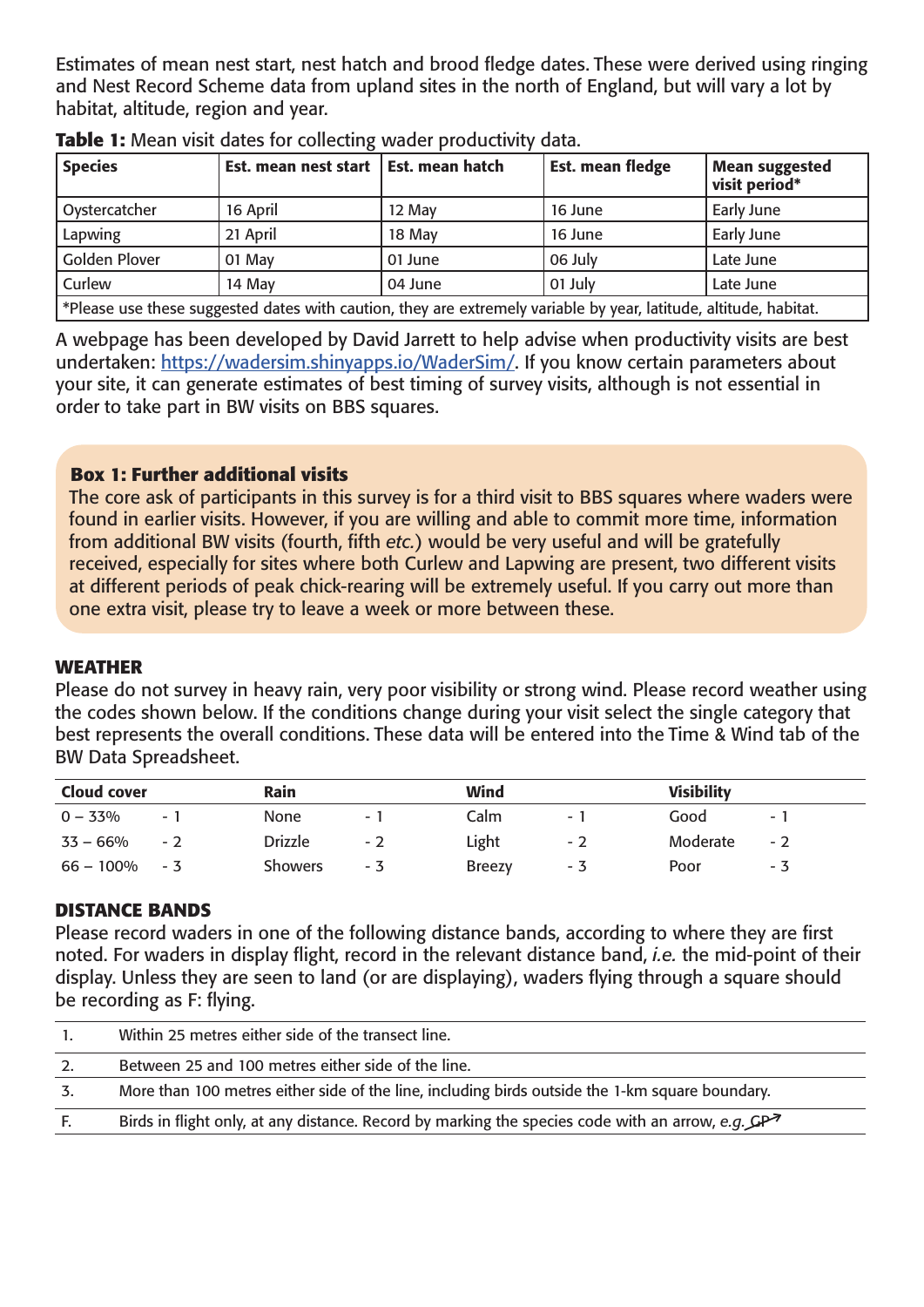## **RECORDING WADERS**

Please use the BW Field Recording Form to complete your BW visit, available on the BBS Download forms & instructions webpage. This is very similar to standard BBS Field Recording Form you will be familiar with. Please follow the same methodology (i.e. transect route, time of day) as your core Early and Late visits during your BW visits. For each species, please note keep a note of how many birds you observe displaying, showing behaviours consistent with having dependent young and seen with at least one dependent young. It is easiest to do so using standard symbology for recording bird behaviour in **Box 2**. For each species on each visit, we will ask you to summarise:

# 1. Total adult count

# 2. Count of adults displaying

## 3. Count of adult birds exhibiting behavious consistent with having dependent young

- Intense and persistent alarm-calling
- Reluctance to leave the area
- Flying towards or circling the observer
- Short flushing distances or distraction display

## 4. Count of adults with dependent young

• If the count of birds with dependent young is greater than zero, please note how many of the young you observed were half adult-sized or larger

## 5. Count of any fledged, independent young

For species-specific examples of important wader behaviours, please visit the Wader Survey Behaviour Guide at www.bto.org/wader-survey-behaviour-guide. It is important to note these behaviours do not mean waders definitely have dependent young, they can be recorded at other times of the year (especially in the period close to hatching), however, they are much more common and intense when parents are caring for chicks. Please just focus on recording what you observe.

Recording young is an important difference to the core BBS methodology. Please ensure that recording young and adult behaviour doesn't greatly increase the time required to carry out BW visits. Please familiarise yourself with the symbology in Box 2, the descriptions of behaviours consistent with having young above, and the species-specific examples on the Wader Survey Behaviour Guide available online and linked above.

Transect sectors consisting entirely or mostly of habitats that are unsuitable for waders (*e.g*. woodland) do not need to be included in BW visits. We will ask you to note which transect sections you completed on the online BBS BW Data Entry Form.